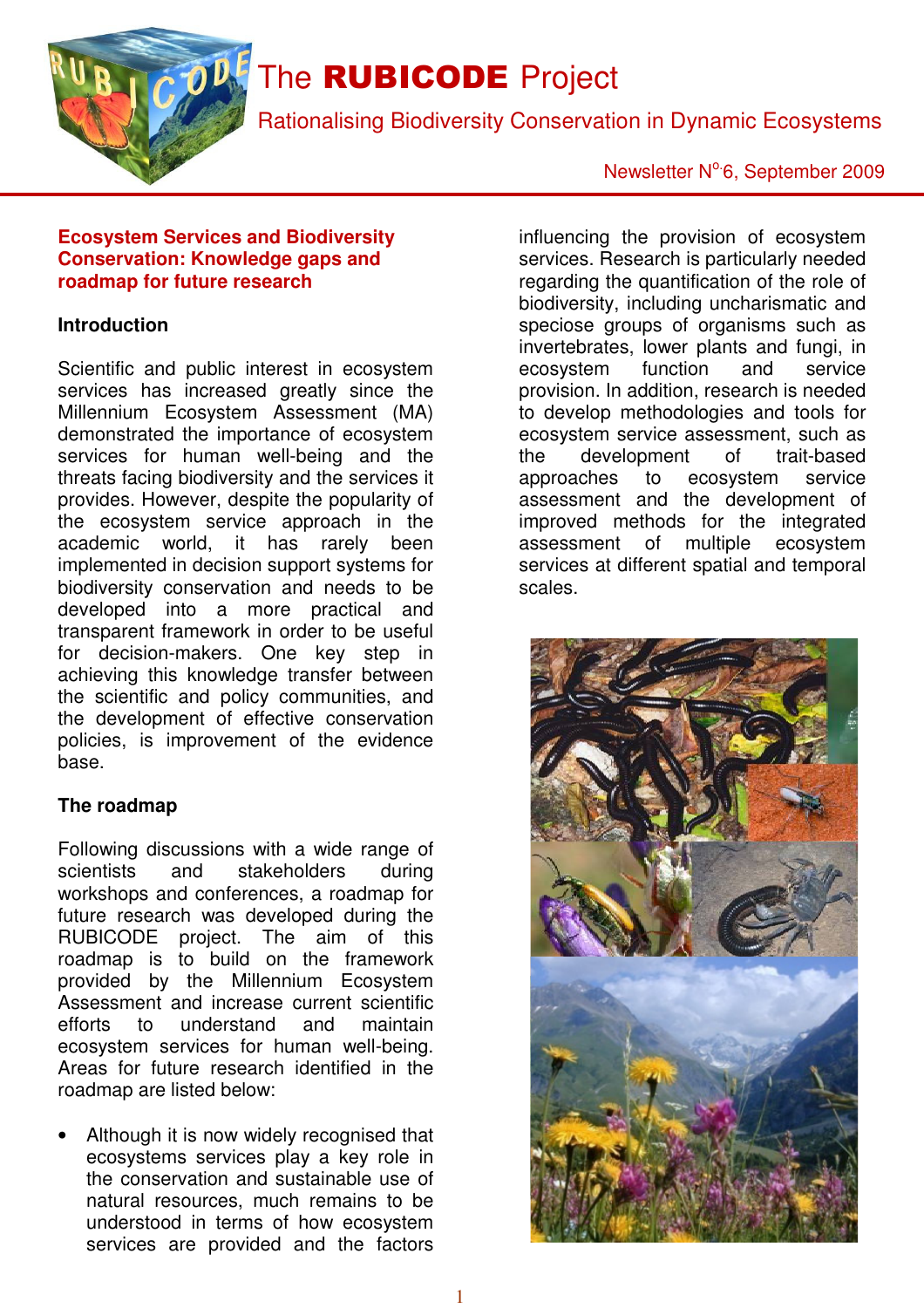- What is also known is that despite the important role of biodiversity in providing essential ecosystem services, biodiversity is increasingly being threatened by fast-paced global change, mostly due to anthropogenic drivers such as land use change, pollution, and climate change. It is essential for continued human well-being to understand how various drivers are affecting ecosystem services and to develop tools to predict how these changes might affect the provision of ecosystem services in the future. Future research should therefore focus on identifying and quantifying the impact of direct and indirect socio-economic and environmental drivers on ecosystem services, and develop tools to design and evaluate policy options for ecosystem service management under uncertain futures. In particular, it is essential to develop an "early warning system" for biodiversity and identify thresholds in the relationships between biodiversity, ecosystem functioning, ecosystem services and human wellbeing to identify points beyond which the level of ecosystem service delivery changes dramatically and perhaps irreversibly.
- The valuation of ecosystem services is essential in terms of communicating the importance of these services and developing effective policy tools. Although methodologies for the valuation of ecosystem services exist, there is a real need for more research to develop an improved classification for ecosystem services and values that avoids double-counting or undercounting of services, and standardises reporting practices. Such a classification should include values of flows of ecosystem services and stocks of ecosystem assets and allows for the distinction between final and intermediate services. There is also a clear need to enhance the usefulness of value, price and cost estimates for ecosystem services by: (i) improving database coverage, quality, depth and access; (ii) filling key gaps in valuation evidence; (iii) investigating replication, validity and transfer of functional assumptions and values estimates; and (iv) developing agreed protocols for comparing and transferring value estimates.